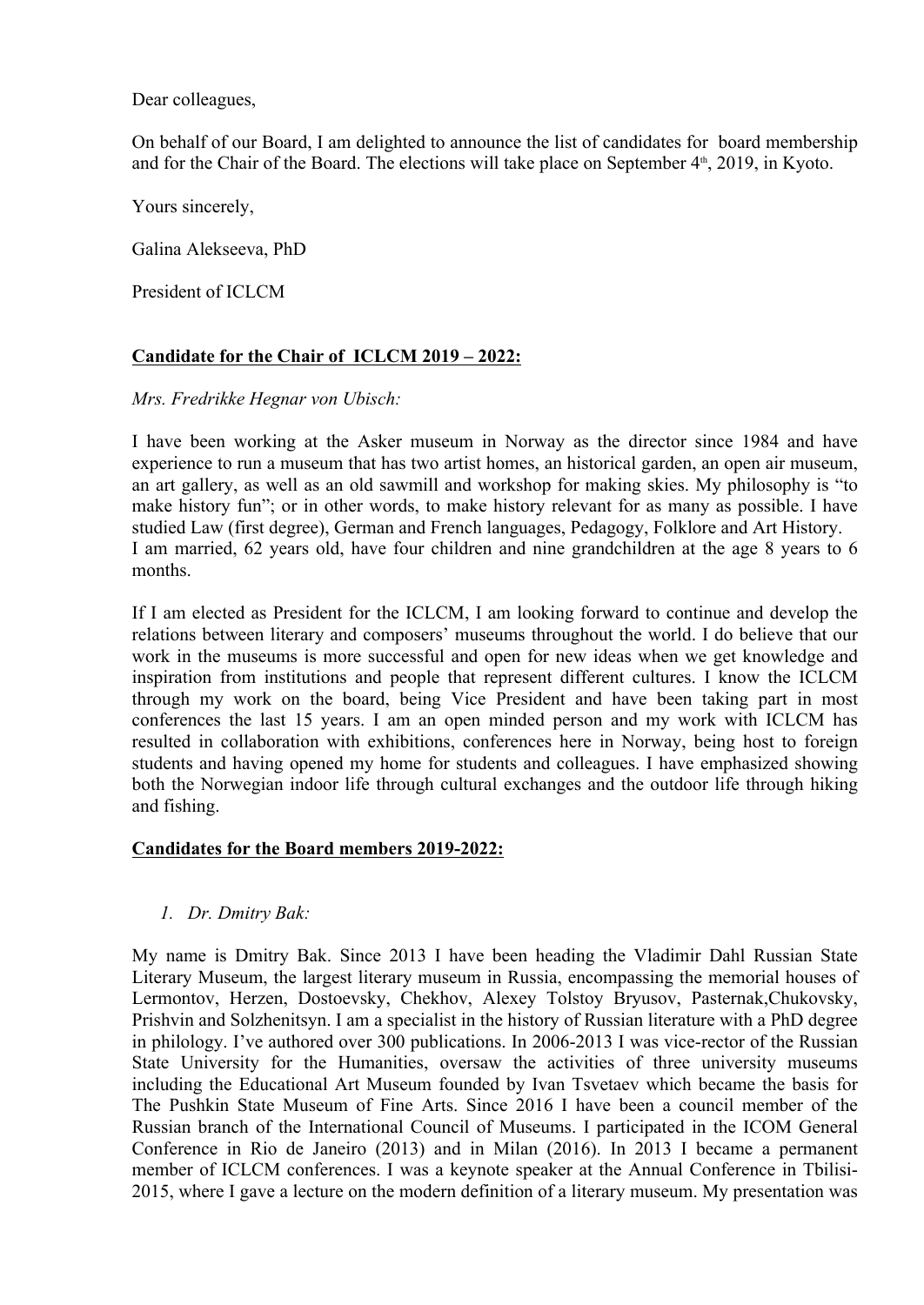later published in the ICLCM book of abstracts. I participated in the ICLCM Conference in Crete (2017) and in the joint conference organized by the Russian Literature Museum Association and Federation of writers' houses and literary heritage («Fédération des maisons d'écrivain et des patrimoines littéraires» ) in Bourges, France (2018). I am one of the founders and co-chairmen of the Russian Literature Museum Association which currently includes over fifty leading literary museums from different regions of Russia. I oversaw the organization of four international forums of literary museums in 2015-2018. I've developed and initiated several cultural and scientific projects in Russia and in Europe with «Rilke and Russia» being the most prominent of them. It encompassed four exhibitions which took place in Marbach-on-Neckar, Zurich, Bern and Moscow as well as three scientific conferences, and the shooting of a film.

I hope to extend my experience in museum networking to ICLCM. The fifth international forum of literary museums will take place in the near future and will focus on the international museum cooperation in Russia and in France. The forum is due to take place in early December 2019 at Yasnaya Polyana, Leo Tostoy's house museum.

# *2. Miss Arusyak Ghazaryan:*

I am from Armenia, have graduated from the Armenian State Pedagogical University with a Bachelor's degree with honors in Museum Management and Preservation of Monuments and have a Masters degree from the Department of Cultural Studies at the Yerevan State University. I am currently working as a Head of Public Relations and Marketing Department at the Museum of Literature and Art after Yeghishe Charents, which is considered to be one of the biggest museums in Armenia. For the last 8 years that I have been working in the Museum of Literature and Art, I developed and implemented various interactive educational programs for schoolchildren and adults. I have attended several international trainings on museum education, museums management and pubic relation in Armenia, Georgia, Germany and the USA.

In recent years, my activity is aimed at coordinating work on popularizing the museum in the press and social networks, as well as at strengthening public relations. I am the coauthor of the mobile application "Tour in the Museums of Yerevan" for Armenian museums on the "izi. Travel" online platform. In 2019, I received a diploma from the Ministry of Culture of Armenia for increasing the public role of museums and significant contribution to the strengthening intercultural relations.

I am a member of ICOM and ICLCM since 2012. Since 2016, I have regularly participated in the ICLCM Annual Conferences and presented papers. I am also a Board member of ICOM Armenia in the Supervisory Committee since 2018.

If elected a board member of ICLCM, I will invest my experience in public relations and publicity to promote ICLCM activities. As a first step, I will highlight the opening of official pages on social networks and their active operation, because today's social networks play a major role in spreading information. The official ICLCM pages in social networks will give the opportunity to most widely and fast inform about the activities of the committee, present the interesting and interactive programs of various literary and music museums around the world and conduct online discussions. The active popularization of Committee's activities will spur the involvement of new members and the expansion of Committee. For the development and expansion of the Committee, I will also emphasize close cooperation with associations of literary and music museums of different countries.

*3. Dr. Yuriy Komlev:*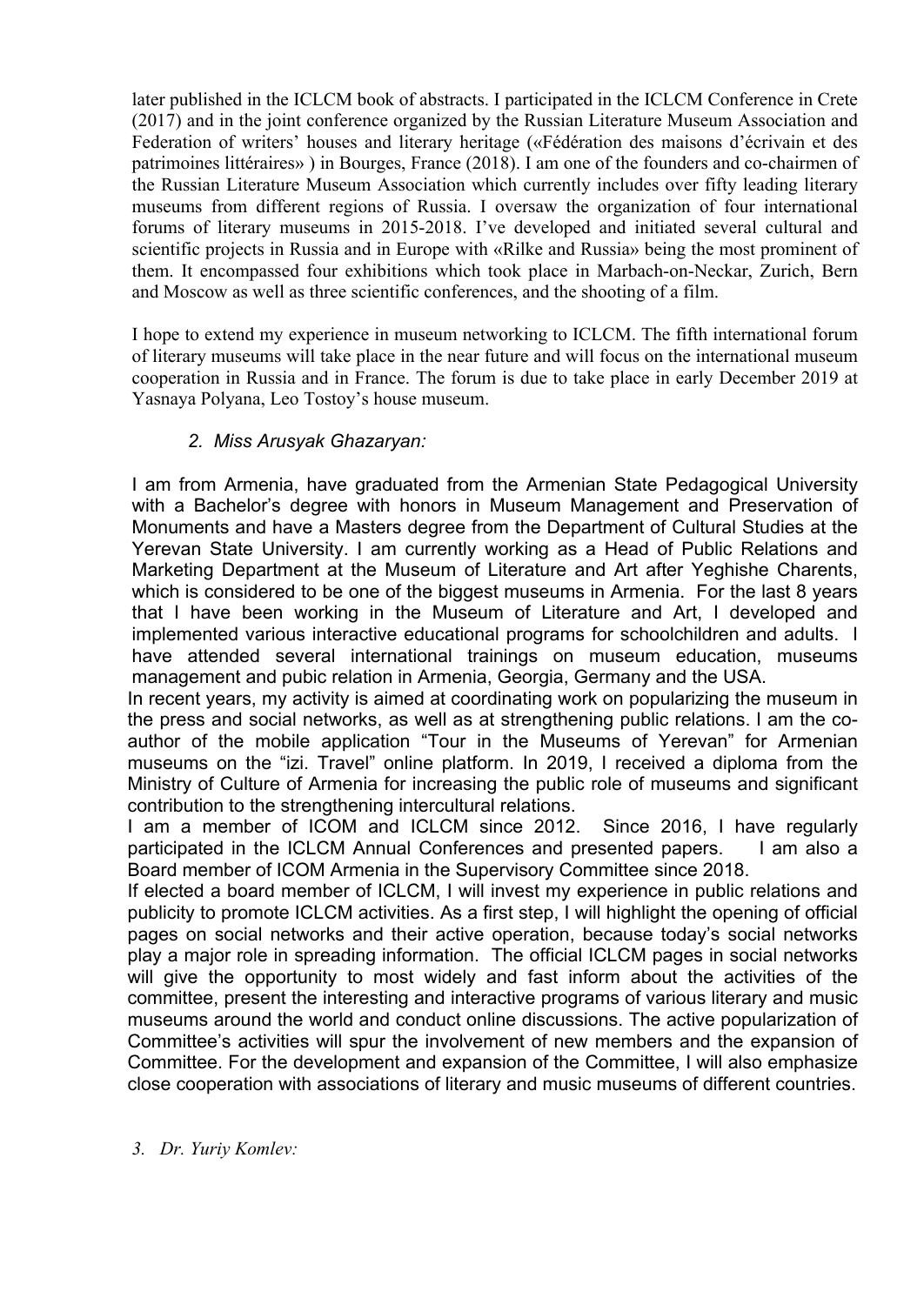I was born in the city of Orenburg, in Russian Federation,. I am the director of the State Institution of Culture "Orenburg regional museum of fine arts". My functions include spearheading museum activity, academic work, division of functions between employees, collective negotiations and conclusion of agreements, institution activity planning, maintenance to institution employees occupational safety, provide the payment salary full size, provide performance all versus targets of institution activity. As a member of ICOM Russia

the Orenburg regional museum of fine arts uses the modern means of communication, extends educational programs, promotes the expansion of knowledge in cultural history and art in the whole world.

Nowadays the Museum cooperates successfully not only with museums in Russia but establishes contacts with those in Italy, Norway, Germans, Armenia, Croatia… (ICLCM members), and in other countries, it attracts tourists from other countries.

Annually the Museum of Fine Arts promotes the cultural heritage of the Orenburg Region by taking part in international events such as "The Night of museums", "The Night of arts", in festive events dedicated to Town Day, Childhood day...

During my work in the Museum, I succeeded to implement new up-to-date maintenance; clearly marked guides of development the Museum as the cultural center of the region, combining the high level of academic research, cultural education work and a constant search for new forms of museum activity, extending the museum possibilities as social modem institute.

With the support of ICOM and the ICLCM, I plan to conduct joint exhibitions dedicated to literature, culture and art, especially the exchange of exhibition projects between the ICLCM Member museums.

For discussion: it is possible to create a booklet-album listing the ICLCM Member museums.

#### 4. *Mr. Adriano Rigoli*:

I am a historian of the middle ages. I deal with literary works as a source of history. I am currently the curator of the Museo della Badia di San Salvatore in Vaiano in Tuscany (Italy), and the house museum of the Renaissance writer Agnolo Firenzuola (1493-1543), of which he is also the founder. Since 2010 I am the president of the Associazione Nazionale Case della Memoria (National Historic Homes Association) which brings together 77 Italian museum houses of writers, musicians, artists, scientists (see www.casedellamemoria.it also in English). In these nine years the Association has tripled its membership and is part of the Conferenza Permanente delle Associazioni Museali established at ICOM Italy. With the Associazione Nazionale Case della Memoria, which has been an ICLCM member since 2008, I organized two annual conferences, in 2008 in Tuscany in Florence and Prato and in 2011 in Chiaravalle in the Marche region with Casa Maria Montessori. In 2012, I collaborated in organizing an exhibition with Marin Drzic House in Dubrovnik (Croatia) and in 2013-2014, the exhibition *The Italian and Hungarian houses of memory a shared resource for culture* with the Petőfi Literary Museum in Budapest. In 2015, at the Palazzo Medici Riccardi in Florence, on the occasion of EXPO Milan 2015, I promoted the signing of a memorandum of understanding between the representatives of ten nations for the creation of the Case delle Memoria European Network. In 2016, I was invited to participate in Ulyanovsk in the Second International Forum of Literary Museums, organized by the State Museum of Russian Literature in Moscow. In 2017, I was invited to participate in the VI International Culture Forum in St. Petersburg to sign a memorandum of understanding for collaboration with the Association of Music Museums and Collection (AMMC). In 2018, I conceived and coordinated the exhibition, *Intrecci di storie da Prato agli Urali. Gli scialli di Orenburg (Interwoven Stories from Prato to the Urals. The Orenburg Shawls),* with the network